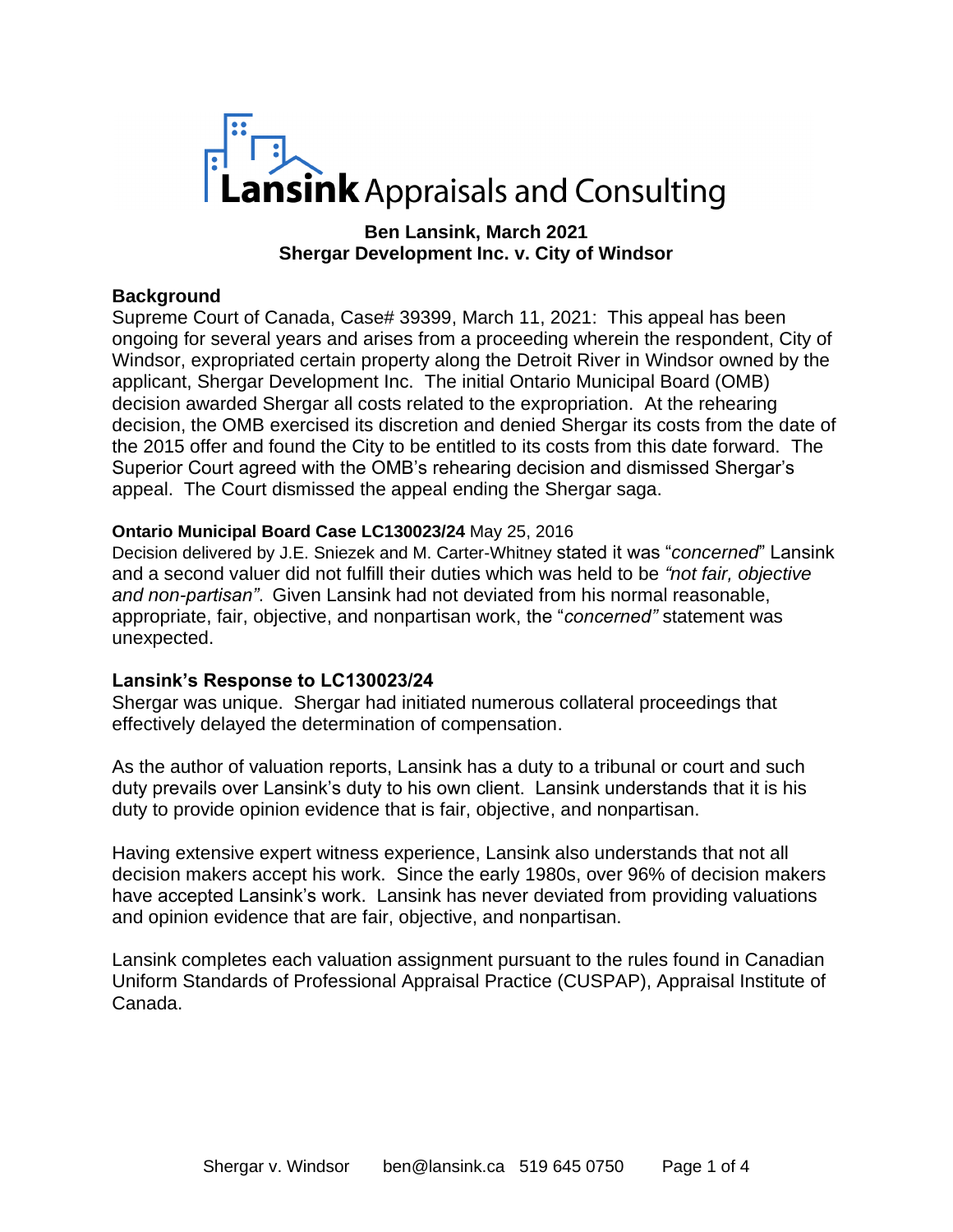# **Lansink's Ontario Municipal Board LC130023/24 comments April 2021**

Shergar: Ontario Municipal Board LC130023/24 page 15:

[33] In his analysis of Mr. Lansink's chosen comparable properties, Mr. Bower provided his opinion that none of them were similar or competitive properties. He noted a number of ways in which the properties were not comparable, including physical characteristics (such as location, size, shape and accessibility), as well as legal and economic characteristics. He also indicated that, in the case of two of the properties, the sale date occurred after the date of sale of the subject property. This means that under the CUSPAP those sales should have been treated as confirmation of Mr. Lansink's conclusion as opposed to being analyzed prior to his conclusion, and the appraisal should have made this distinction clear pursuant to s. 17.16.1 of the CUSPAP.

The last sentence of [33] states:

"This means that under CUSPASP those sales should have been treated as confirmation of Mr. Lansink's conclusion as opposed to being analyzed prior to his conclusion, and the appraisal should have made this distinction clear pursuant to s.17.16.1 of the CUSPAP."

LC130023/24, J. E. Sniezek and M. Carter-Whitney were wrong:

## **There is no "***s.17.16.1***" in Canadian Uniform Standards of Professional Appraisal Practice (CUSPAP) 2015.**

CUSPAP, in effect on December 14, 2015, Lansink's Shergar Report Date:

- 7.6.2 *Retrospective Value Opinion [see 14.17, 14.28.2] refers to an effective date prior to the date of the report. The use of clear language and consistent terminology in a retrospective report (i.e. past tense throughout) is necessary for the reader not to be misled and to understand market conditions as of the retrospective effective date. Data subsequent to the effective date may be considered as confirmation of trends evident at that date. It is up to the appraiser to determine an appropriate cut-off date. In the absence of such data, the effective date is the cut-off date.* (bold by Lansink)
- *14.35.9 Sales occurring after the effective date of valuation may be useful in the analysis but are subject to appropriate weight.*

It is reasonable to assume that J. E. Sniezek and M. Carter-Whitney concluded their "concern" based on incorrect facts:

[44] The Board is concerned that neither Mr. Lansink nor Ms. de Jong fulfilled their duty to provide the Board with opinion evidence that is fair, objective and non-partisan.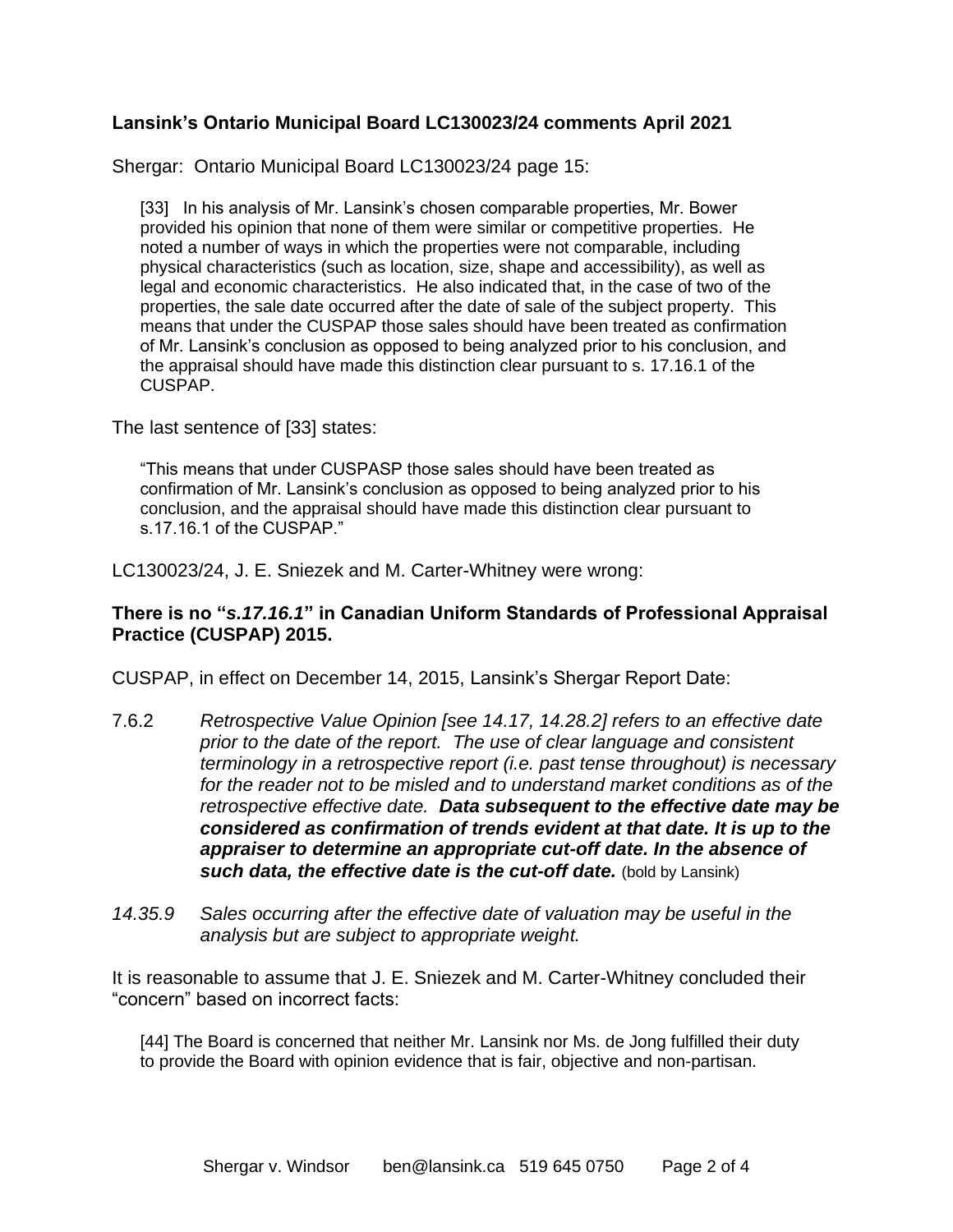Lansink's treatment of a sale that occurred after the effective value date was pursuant to the rules of CUSPAP:

- *a) 7.6.2 Data subsequent to the effective date may be considered as confirmation of trends evident at that date; and*
- *b) 14.35.9 Sales occurring after the effective date of valuation may be useful in the analysis but are subject to appropriate weight.*

Clearly CUSPAP does NOT support the incorrect J. E. Sniezek and M. Carter-Whitney [33] statement.

On page 37 and 41 of his December 14, 2015 report, Lansink wrote in reference to SP4, which sold December 1997 / December 1999 for \$2.12 million and again on May 28, 2000 for \$3.775 million, effective value date was April 29, 1998:

"The property previously sold for a total sale price of \$2,120,000 or \$10.60 per sq. ft.: PIN 01053-0158, the west portion, was purchased December 1997 for \$1,320,000 on Deed R1410119, and PIN 01054-0120, the east portion, was purchased in December 1999 for \$800,000 on Deed. On Detroit River with a distant view of the Detroit Skyline. About 40-45% is waterlot in the Detroit River. West site sold Dec 1997, east site December 1999."

| <b>PIN</b>                                           | Date Sold         | Price              | Land Sq. Ft. | \$/Sq. Ft. |
|------------------------------------------------------|-------------------|--------------------|--------------|------------|
| 7880 Riverside                                       | Dec 17, 1967      | \$1,320,000        | 146,960      | \$8.98     |
| 7910 Riverside                                       | Dec 07, 1999      | \$800,000          | 52,980       | \$15.10    |
| Land Assembly 4.59 Acres                             |                   | \$2,120,000        | 199,940      | \$10.60    |
| 7880-7910 Riverside                                  | Jan 15, 2001      | \$3,775,000        | 199,940      | \$18.88    |
| 775 Riverside                                        | Apr 01, 1996      | \$625,000          | 29,926       | \$20.88    |
| 480 Riverside                                        | Nov 03, 1998      | \$3,475,000        | 148,104      | \$23.46    |
| 480 Riverside*                                       | Mar 23, 1999      | \$4,900,000        | 148,105      | \$33.08    |
| Shergar Riverside Drive Consisted of 257,688 sq. ft. |                   |                    |              |            |
| [48] OMB                                             | <b>Value Date</b> | <b>Board Value</b> | Land Sq. Ft. | \$/Sq. Ft. |
|                                                      | Apr 29, 1998      | \$710,000          | 257,688      | \$2.76     |
|                                                      |                   |                    |              |            |

Lansink's Dec 14, 2015 Report, the following facts are from pages 38-46:

\*Land 'Flipped' to Buyer, City of Windsor